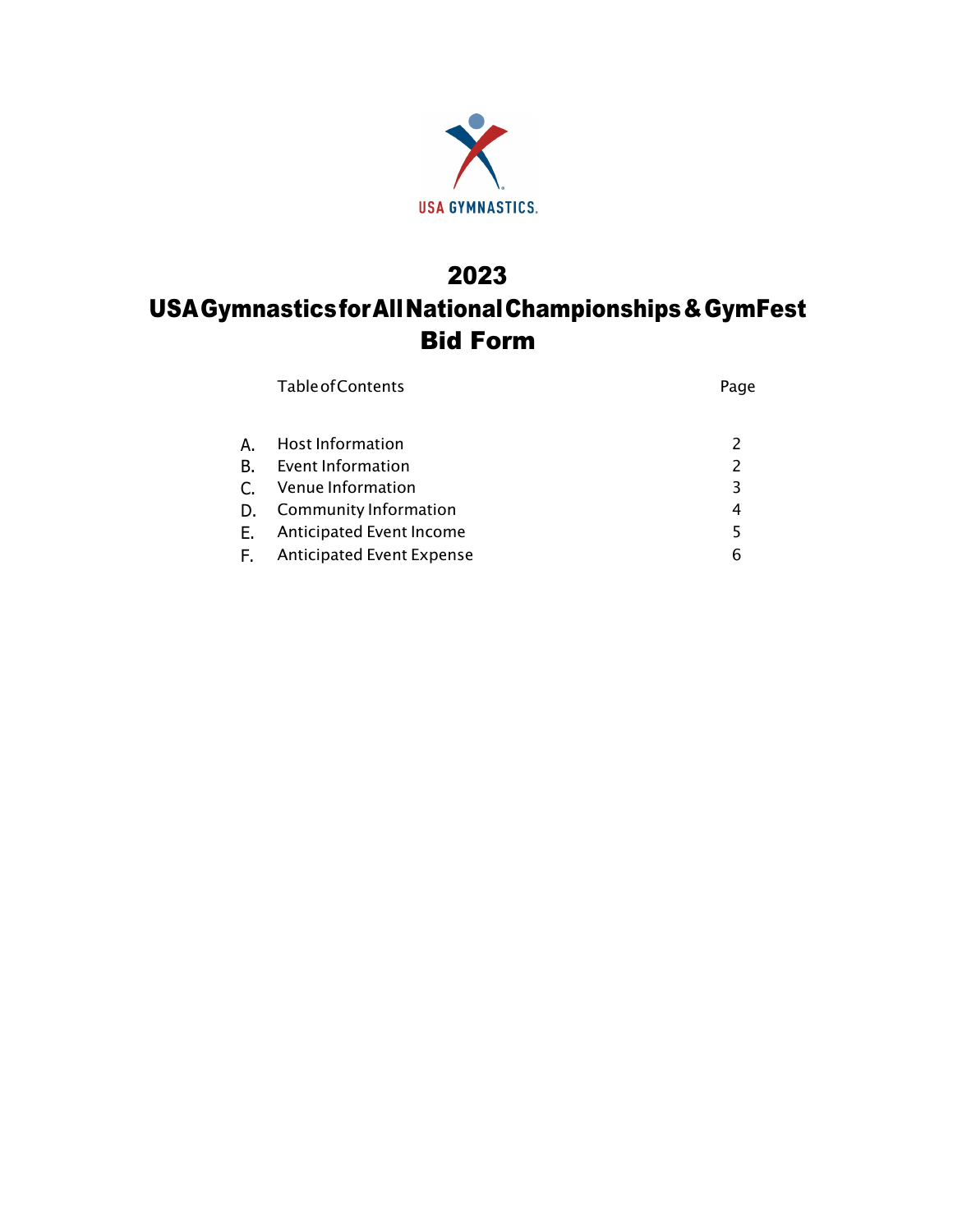#### HOST INFORMATION

Contact Name:

Organization:

Organization (if different from above) that will be responsible for the event locally:

Contact Title:

Contact E-mail:

Contact Phone:

Are you working withalocalCity & Visitor's Bureauor Sports Commission?Ifso,pleaseprovidethenameof theorganizationand contact name.

### EVENT INFORMATION

Event Year(s): Proposed Date(s): Proposed Meet Director: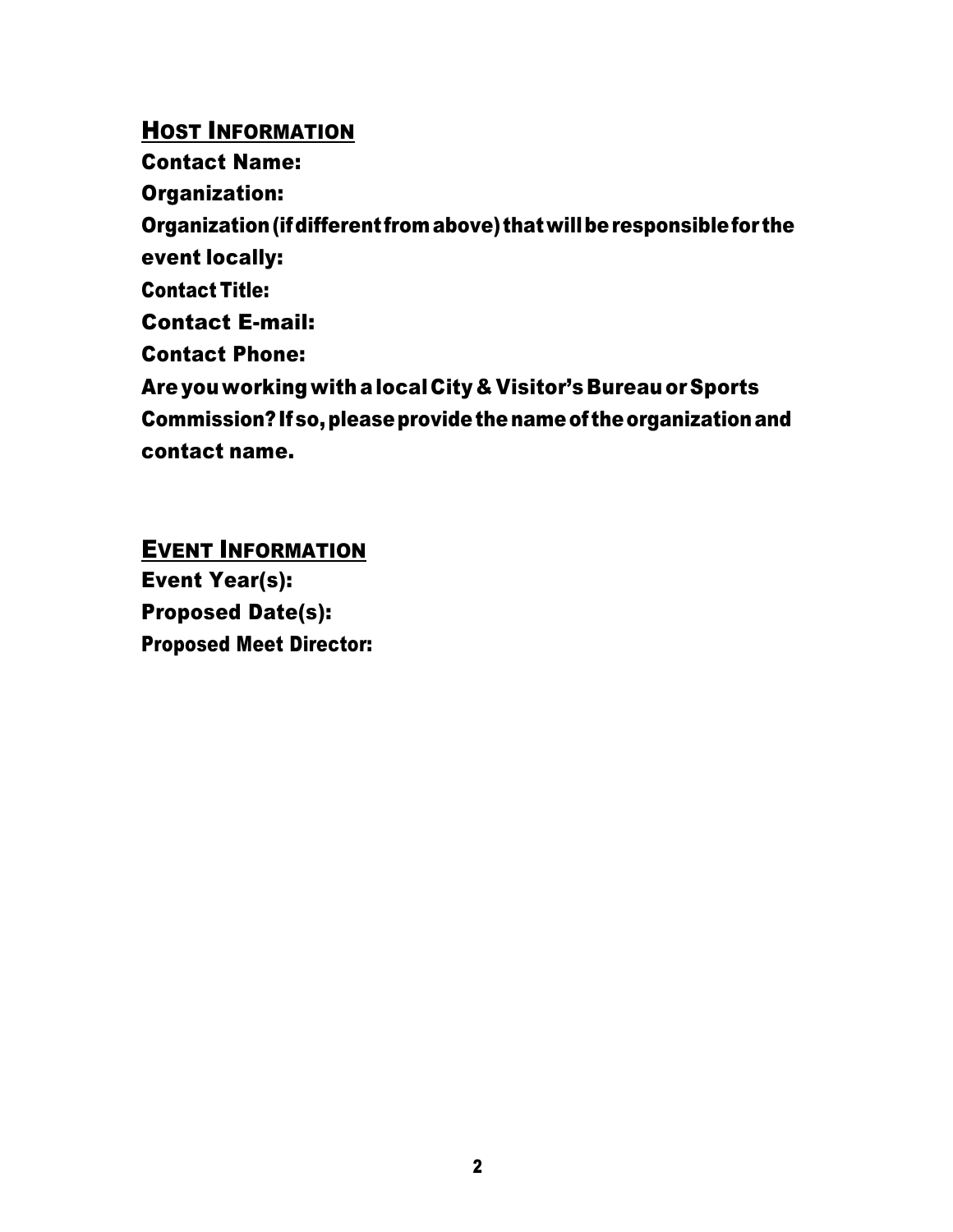#### VENUE INFORMATION

Proposed venue with seating capacity or number and types of seats available for event: Address: City, State: Closest Major Airport: Distance from Airport to Venue: Is the proposed venue holding your proposed date(s)?

Size of CompetitionFloor: Type of FloorSurface: Unobstructed ceiling height? What is the height and width of the entrances to the event floor?

Size of Warm-Up Floor: Type of FloorSurface: Unobstructed ceiling height? Please describe the path from the warm-up area to the competition floor (distance, stairs, doors, etc.)?

HOTEL INFORMATION

Listofhoteloptions (withtotalnumber of roomsbrokendownby doublesvs.singles)anddistancefrom hotel toproposedvenue: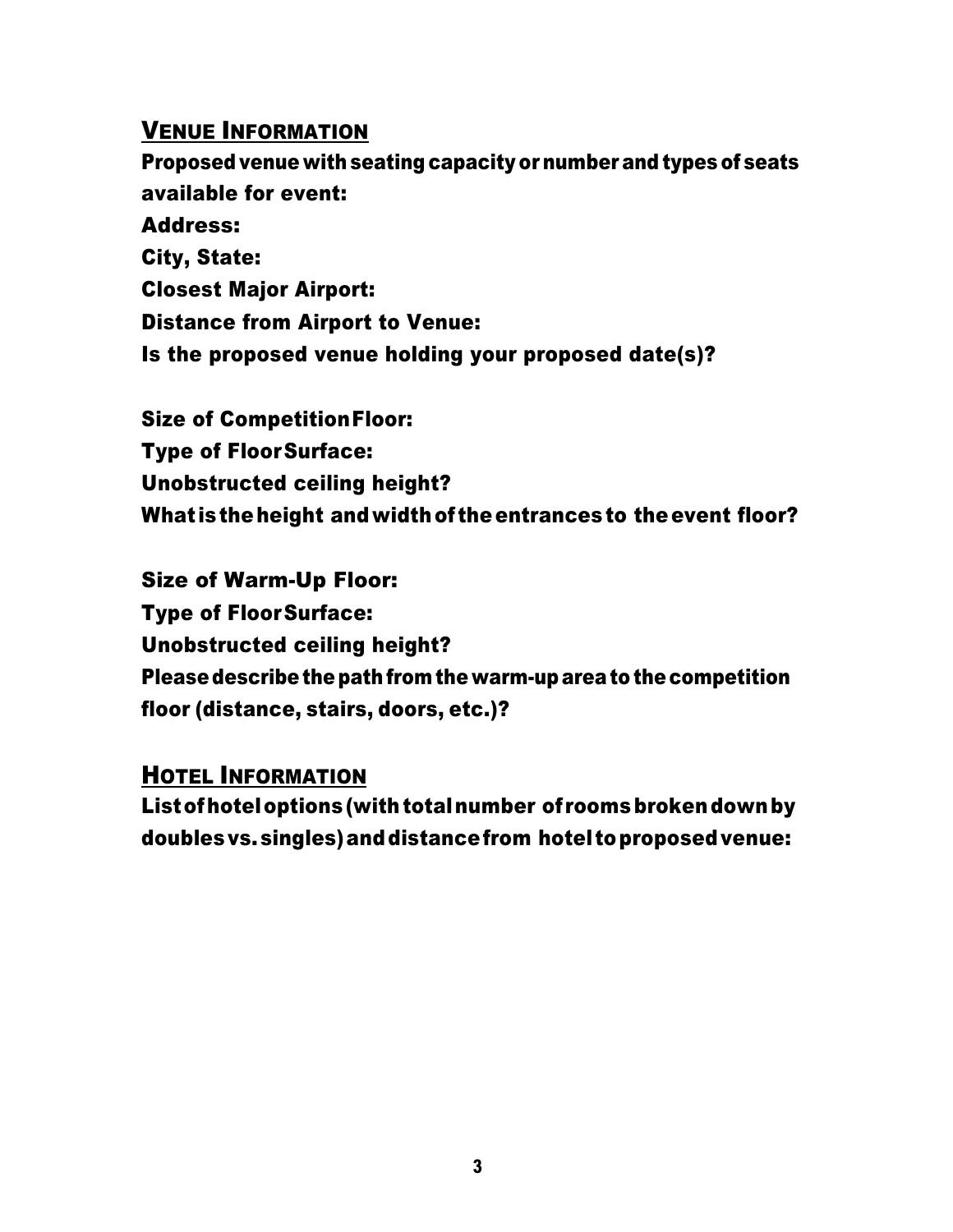#### COMMUNITY INFORMATION

List of partner organizations committed to assist with event:

Listoflocalorganizationsthatmayprovidefinancialorother assistance to event:

Listofpreviousgymnasticsorhighlevelsportingeventshostedby organization within the last three years:

Nameotherevents taking place within 6months prior to ourevent or at the sametime:

Listofgymnasticsclubsintheareathatplantoprovidesupport: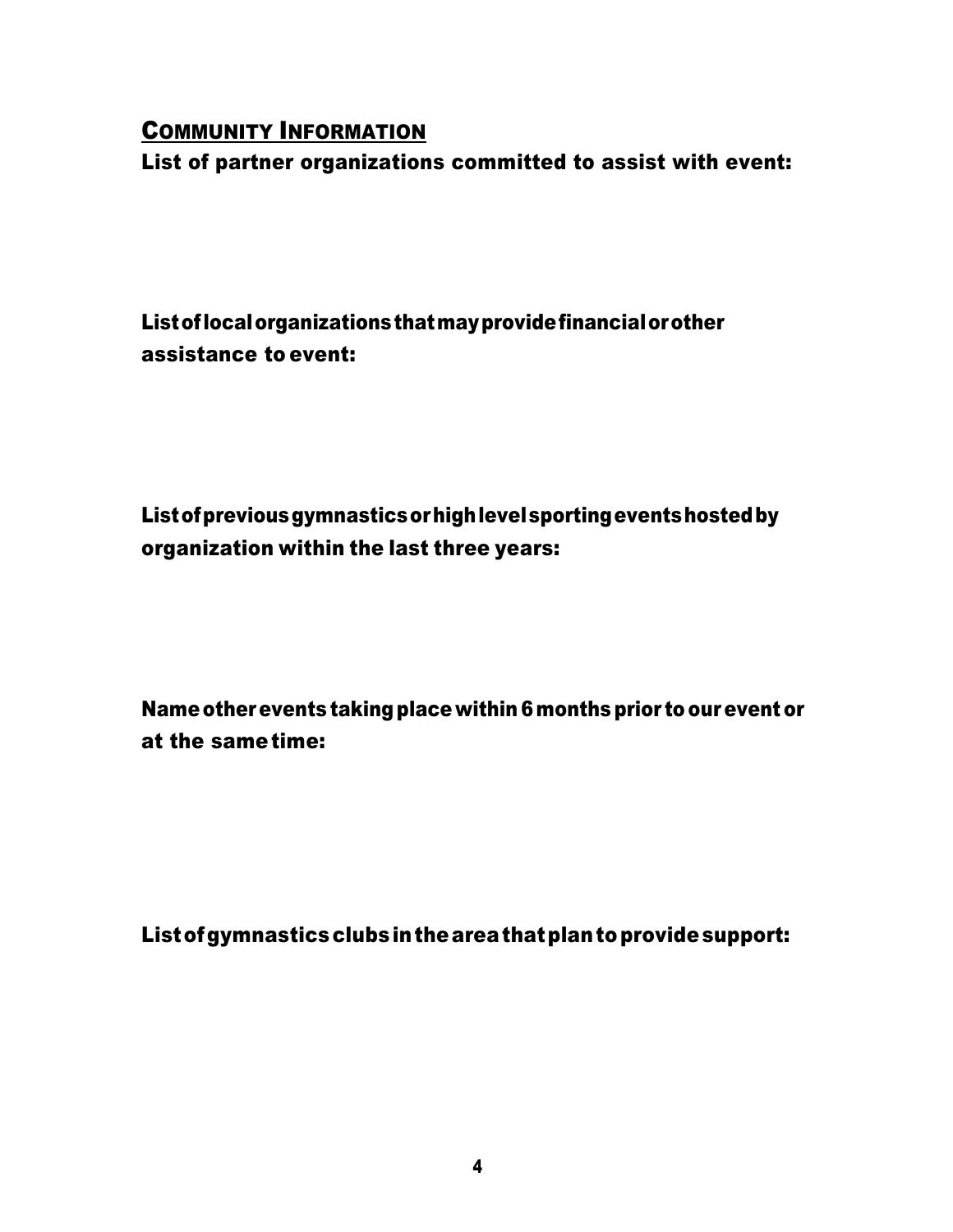# **ANTICIPATED EVENT INCOME**

| <b>Entry Fees</b>                                                                                                    |                                |
|----------------------------------------------------------------------------------------------------------------------|--------------------------------|
| <b>Ticket Sales</b>                                                                                                  |                                |
| <b>Program Advertising</b>                                                                                           |                                |
| <b>Program Sales</b>                                                                                                 |                                |
| <b>ConcessionStandSales/Commission</b>                                                                               |                                |
| <b>Merchandise Sales</b>                                                                                             | $$\underline{\hspace{2.5cm}}$$ |
| <b>Parking Revenues</b>                                                                                              | $$\underline{\hspace{2.5cm}}$$ |
| <b>Local Sponsorships/Donations</b>                                                                                  |                                |
| <b>Other Income (please list)</b>                                                                                    |                                |
|                                                                                                                      | <b>\$</b>                      |
|                                                                                                                      | $\frac{1}{2}$                  |
| <u> 1989 - Johann Barn, mars eta bainar eta bainar eta baina eta baina eta baina eta baina eta baina eta baina e</u> | <b>\$</b> ________________     |
| <u> 1989 - Johann Stoff, Amerikaansk politiker († 1908)</u>                                                          |                                |
|                                                                                                                      |                                |
| <b>Total Anticipated Income</b>                                                                                      | \$                             |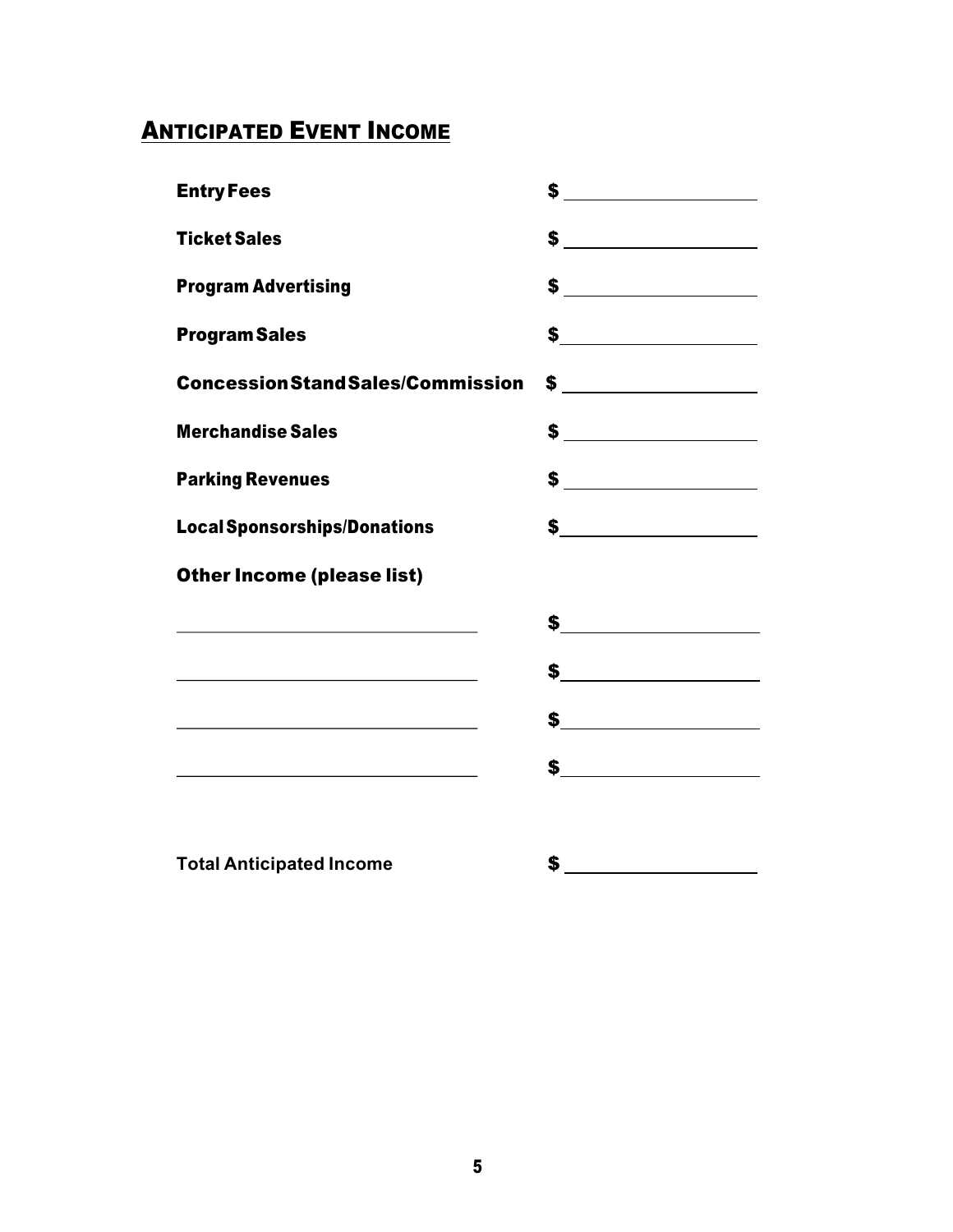### **ANTICIPATED EVENT EXPENSES**

| Administrative (supplies, phone, etc.)                                            | $\frac{1}{2}$                                                        |  |  |  |
|-----------------------------------------------------------------------------------|----------------------------------------------------------------------|--|--|--|
| <b>Awards</b>                                                                     |                                                                      |  |  |  |
| <b>Copying/Printing</b>                                                           |                                                                      |  |  |  |
| <b>Decorations/Opening Ceremony</b>                                               |                                                                      |  |  |  |
| Equipment (Communications, sound, etc.) \$ _____________________                  |                                                                      |  |  |  |
| <b>Facility Rental Fees</b>                                                       |                                                                      |  |  |  |
| Additional Facility Fees (Seating, lights, etc.) \$ _____________________________ |                                                                      |  |  |  |
| <b>Hospitality</b>                                                                |                                                                      |  |  |  |
| Judges' Fees, Travel, Lodging, Meals, etc. \$ _____________________               |                                                                      |  |  |  |
| <b>Marketing Expenses</b>                                                         |                                                                      |  |  |  |
| <b>Scoring</b>                                                                    |                                                                      |  |  |  |
| <b>Shipping</b>                                                                   |                                                                      |  |  |  |
| <b>Staffing Expenses</b>                                                          |                                                                      |  |  |  |
| <b>T-shirts and Merchandise</b>                                                   | $\frac{1}{\sqrt{1-\frac{1}{2}}\left(\frac{1}{2}-\frac{1}{2}\right)}$ |  |  |  |
| Transportation (Shuttles, parking, etc.)                                          | $\frac{1}{\sqrt{2}}$                                                 |  |  |  |
| <b>USA Gymnastics Accommodations</b>                                              |                                                                      |  |  |  |